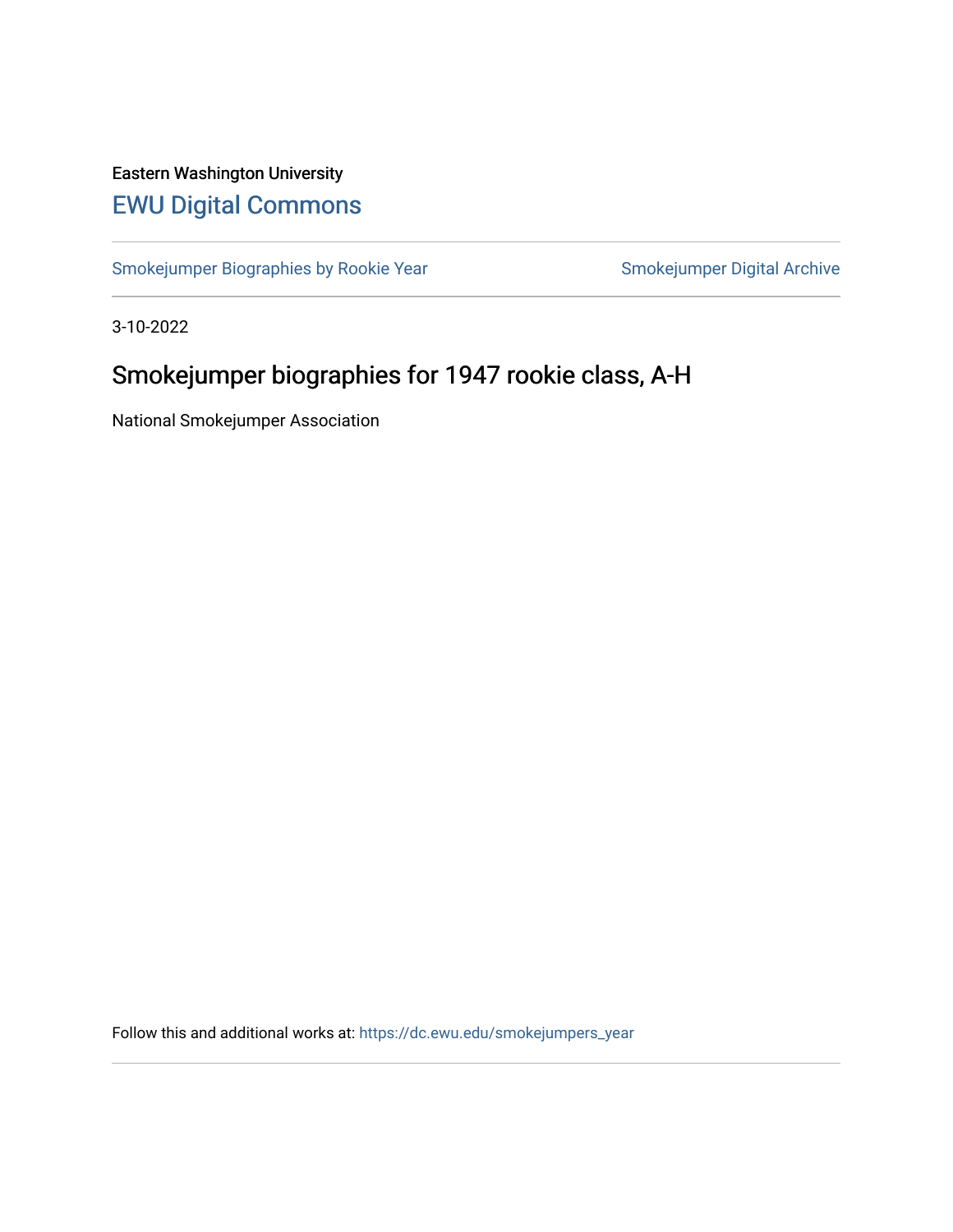## **1947 Rookie Smokejumpers A-H**

#### **Max Aiken** (Missoula '47)

 Max, 87, died May 12, 2013, in Salem, Oregon. He served in the U.S. Army from September 1945 through November 1946, and later had stints with the National Guard in Oregon and California. Max earned a bachelor's degree in Forestry from the University of Michigan, a master's degree in Divinity from the American Baptist Seminary of the West, and a master's in Education from Oregon College of Education (now Western Oregon University). He also earned a degree from the Council for Clinical Training.

 Max worked in the timber industry and as a pastor before becoming a counselor for Marion County Juvenile Court and the Mid-Willamette Jobs Council. He jumped at Missoula during the 1947 season. Max's enthusiasm for travel took him to many parts of the U.S. as well as to Germany, India, and the United Kingdom. Max jumped at Missoula during the 1947 season.

#### **Marvin A. Amundson** (Missoula '47)

 Marv died February 5, 2010, at his home in Butte, Montana. He served in the Marine Corps during WWII. After the war Marv graduated from the University of Montana with a degree in forestry. He retired in 1985 as the District Ranger for the Beaverhead N.F. Marv and his wife, Joann, raised close to 200 foster children in the past 18 years. He jumped at Missoula 1947-48, 1950-52 and was an NSA member.

#### **William "Bill" Anderson** (Missoula '47)

 Bill, 85, died April 19, 2012, in Stevensville, Montana. He joined the U.S. Navy in 1945 and earned an honorable discharge. After working as a Forest Service lookout, Bill trained and jumped from Missoula during the 1947 season. He worked as a parts man and service manager at Mountain Tractor Company and later served as a parts man at Missoula Truck Sales. He rode on horseback through most of Montana's western wilderness.

#### **Frederick W. Annala** (Missoula '47)

 Fred died July 17, 2001, in Milwaukee, Wisconsin. He was born in Butte, Montana, where he attended school. After joining the Army in 1951, he moved to Milwaukee. He jumped one season at Missoula.

**Ayling, Albert T.** (Missoula '47)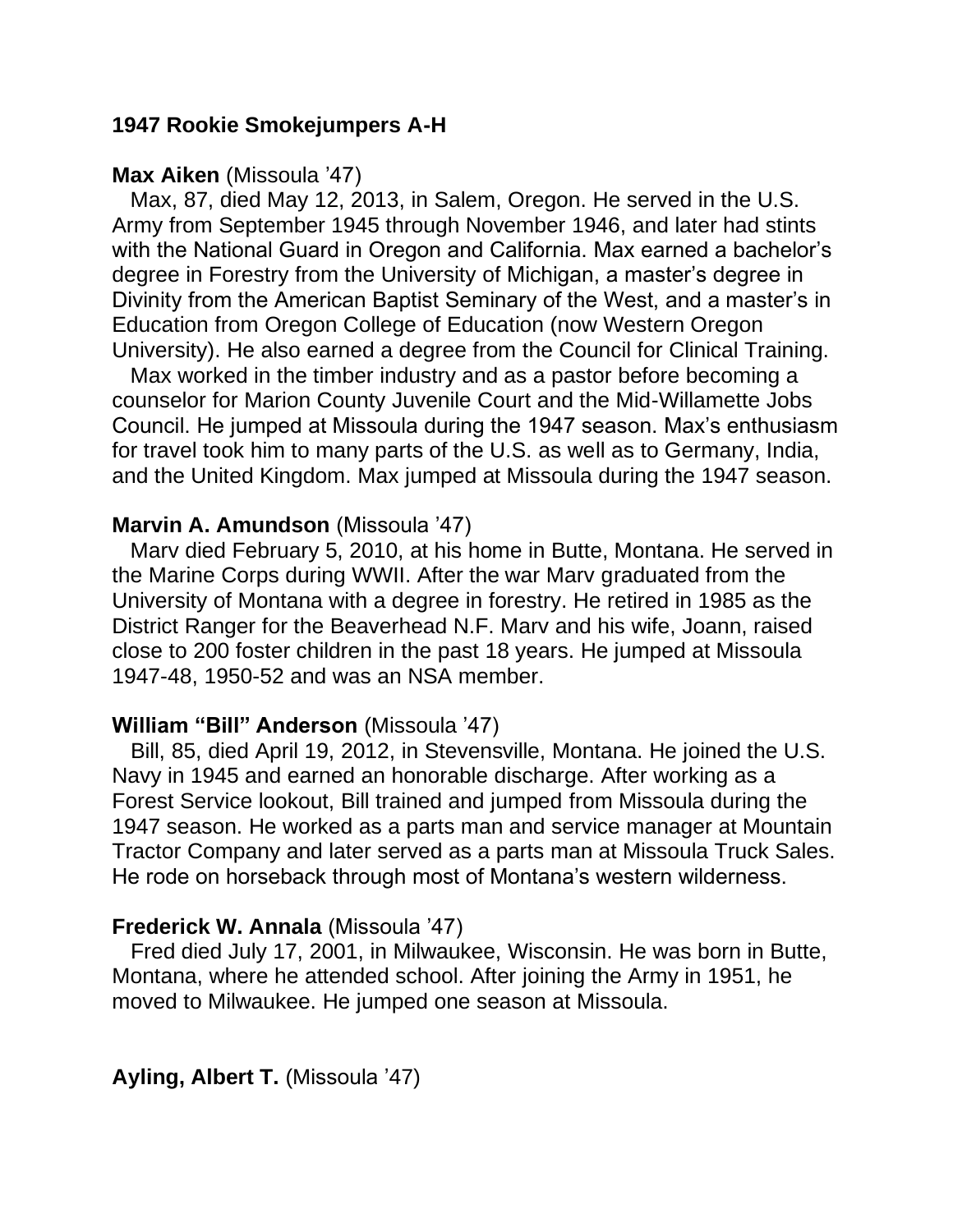Albert graduated from Michigan State University in 1950 with degree in Forestry and worked with the city of Detroit Forestry Dept. for 10 years. He then started and was head of the Forestry Dept. for the city of Warren, MI, (8 years) before moving on to the head of Buildings and Grounds for Fairmont Parks, city of Philadelphia (2 years).

 Albert then worked in sales for Monroe Tree & Landscape, Rochester, NY (10 years) and as an estimator for Wesley Paving and Construction (8 years) where he sold and supervised \$4 million paving and underground work per year. He started Timberland Inc. a company that specialized in clearing land for construction of new highways (3 years). Al retired in 1991 and worked part time as tree and landscaping consultant. Al jumped at Missoula during the 1947 season and had four fire jumps.

### **Edward Charles Bangle** (Missoula '47)

 Ed, 88, died December 30, 2007, in Grass Valley, California. He was born August 20, 1919, in San Dimas, California. He is pictured in the University of Montana 1950 yearbook. He jumped at Missoula during the 1947 season.

#### **Marvin L. "Bus" Bertram (McCall '47)**

 Bus, 92, a resident of Moses Lake, Washington, died June 12, 2019. Bus was born in Picabo, Idaho, on Nov. 27, 1926. He grew up in Boise, Idaho, and attended Boise High where he excelled at football, earning all-state honors, before graduating in 1945.

 After graduation, Bus enlisted in the Army during WWII with the 101st Airborne Division in Europe. His unit helped liberate prisoners from the Dachau concentration camp in Germany at the end of the war.

 Bus was called back into service with the U.S. Air Force when the Korean War began in 1950 and served as a Master Sergeant. Bus jumped at McCall in 1947 and the 1952 seasons.

## **William H. "Bill" Brandt** (Missoula '47)

 Bill was born in Great Falls, Montana, May 25, 1927, and went through the school system there graduating from Great Falls H.S. He worked Blister Rust Control in '44, was a Lookout in '45 and went into the Navy just after the end of WWII in June 1945-46. He was assigned to Naval Air and was rated Aviation Machinists Mate third class when released.

 Bill used the GI Bill and enrolled in the University of Montana starting in Forestry but finishing with a degree in Botany in 1950. While at Montana he was a member of the Track Team. He jumped the 1947 season at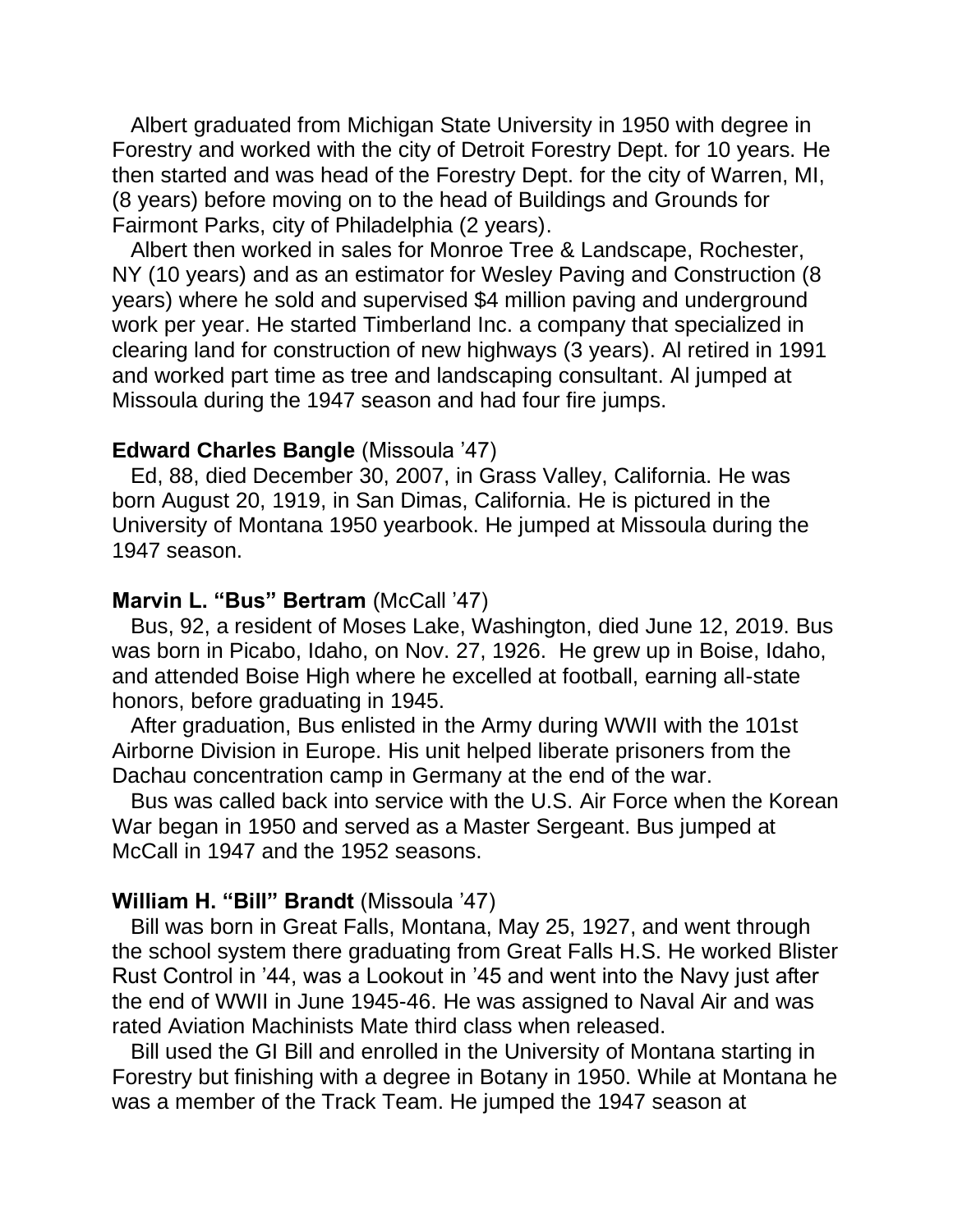Missoula. While at Montana "I was invited to take the Rhodes Scholarship interview—not select—celebrated at Oxford Saloon."

 Bill went on to get his Masters (1951) and Ph.D. (1954) from Ohio State. Paid for graduate studies at Ohio State with funds from his GI Bill. He went on to serve 34 years as a faculty member of the Dept. of Botany at Oregon State University (1956-1990).

 Bill has always been physically active. "One summer (1948) the word was that there was to be a dance that evening at the Many Glacier Hotel. So, after work (5:00 p.m.), with a light pack, I set out running the 15 miles over Ptarmigan Pass and made by 8:00 p.m. After a shower and cleanup, I arrived at the dance by 9:00 p.m. To my disgust, the dance ended at 10:00 p.m." In later years he climbed Mt. Hood, rafted the Grand Canyon, and skied for 50 years. Bill is currently living in Corvallis, Oregon (2022).

## **Wesley William Brennan** (Missoula'47)

 Wesley, 85, died Dec. 18, 2012, in Sun Lakes, Arizona. He was born May 18, 1927, in Missoula, Montana and graduated from Hellgate H.S. where he played basketball and baseball.

 He attended the University of Montana after a stint in the U.S. Navy, stationed in Hawaii. Wesley jumped at Missoula during the 1947 season. He worked for Carpenter Paper Company and later Nationwide Paper, living in New Mexico and Texas before returning to Montana during that career.

## **John W. Brinkerhoff (Missoula '47)**

 John, 94, died October 5, 2017. After graduating from Flathead High School in 1941 he joined the Navy in 1942 and spent three years with the Seabees in the South Pacific during WWII.

 After the war John graduated from the University of Montana in 1950 with a degree in forestry. He was called back into the Navy during the Korean War and served another year and a half.

 John began his career with the Forest Service in 1951 and moved to Missoula in 1963 and retired in 1977. After retirement he returned to the Flathead Valley where he would live the rest of his life. John jumped at Missoula during the 1947-48 seasons.

#### **Joseph Buhaly** (North Cascades '47)

 Joe, 91, died May 16, 2017, in Tacoma, Washington. He graduated with a degree in agriculture from Washington State University.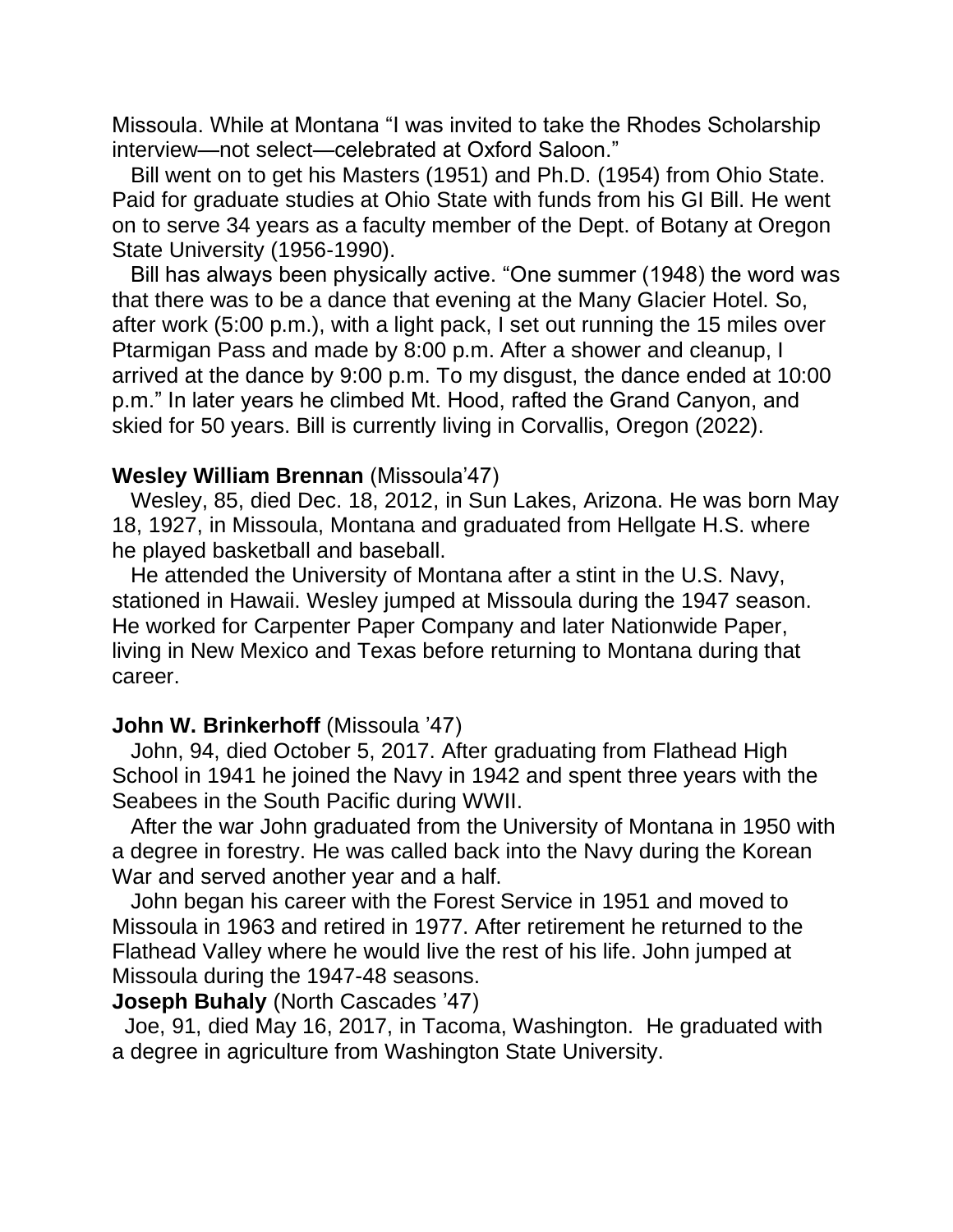Joe was a career Forester and worked for the State Dept. of Natural Resources, USFS, Soil Conservation Service and the Washington State University Extension Center.

 Joe enlisted in the Army Air Corps in 1944 and followed with his education at Washington State University where he got his degree. He jumped at North Cascades 1947-50.

## **Charles W. "Chuck" Burk** (Missoula '47)

 Chuck, 92, died January 13, 2015, in Sequim, Washington. He was born September 2, 1922, in Sioux Falls, SD. After attending a year at Augustana College in Sioux Falls, he enlisted in the Navy where he served on the USS California and the USS Cleveland during WWII.

 After the war he went to the University of Montana where he received his degree in Forest Management. Chuck briefly worked for Weyerhaeuser before joining the Forest Service where he had a 33-year career in Northern California and Montana. He retired in 1985 and moved to Sequim with his wife. Chuck jumped at Missoula for the 1947 and 1948 seasons.

### **David Evans Burt** (Missoula '47)

 Dave died in an auto accident sometime after 1963. He was born September 10, 1927 and graduated from Fullerton High School (California) in June 1945. Dave was in the 82<sup>nd</sup> Airborne 1946-47 and was from San Francisco at that time. He attended the University of Montana and the University of New Mexico. Dave jumped at Missoula 1947-50.

 Dave was an experienced skydiver and stunt man. He was said to try anything from wing walking to dangerous late openings. One time he and Starr Jenkins (CJ-48) parachuted into the Grand Canyon and floated out on a rubber raft. Dave was technical director for the old TV series "Ripcord."

### **William L. "Bill" Carver** (Missoula '47)

 Bill, 79, of Missoula, passed away from complications of lung cancer on Jan. 27, 2007. He graduated from Hamilton High School, but before attending graduation ceremonies he was ordered to report for duty in the U.S. Navy. He was discharged from the Navy in 1947 and attended college at Montana State University and later transferred to the University of Montana, where he graduated. Bill jumped at Missoula from 1947 through the 1957 seasons. He worked for the U.S. Forest Service as an administrative contract officer until his retirement in 1982.

## **Del F. Catlin** (McCall '47)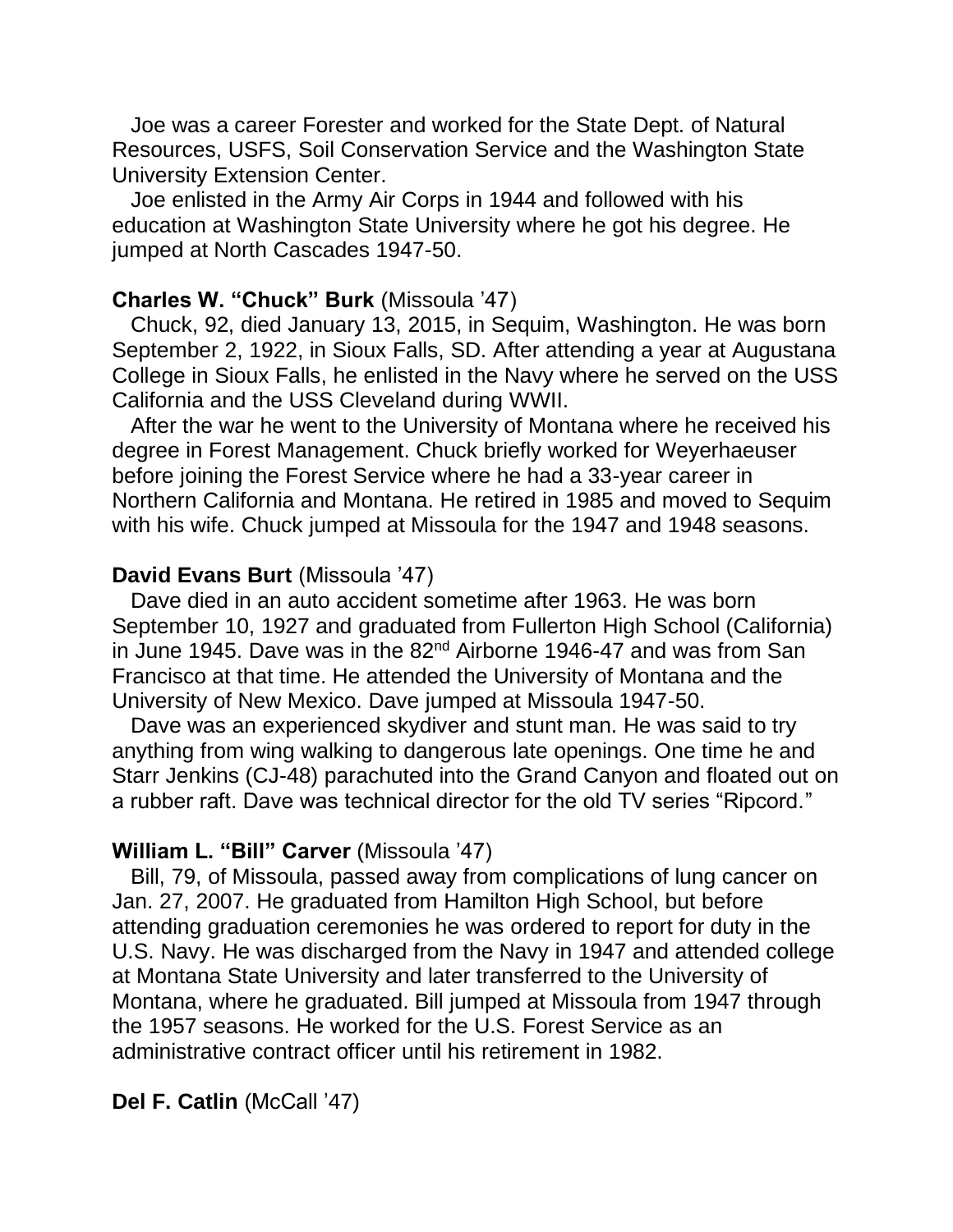Del died April 17, 2015. He graduated from high school in Oakley, Idaho, and went into the US Army as a paratrooper in the 503rd Parachute Infantry Regiment. Their successful combat jump on Corregidor February 16, 1945, earned the unit a Presidential Unit Citation for the liberation of "The Rock."

 After the war Del attended the University of Idaho for a short time before joining the McCall Smokejumpers in 1947. He became project leader at McCall in 1957 and continued at that position until 1977 when he was forced to stop jumping by the "40-years-old" policy that was in effect at the time. Del ended up with 179 jumps of which 107 were fire jumps.

 After retirement from the USFS, he went to work managing the Hollenbeak Ranch for another 30 years. Del's wife of 66 plus years, Joye, passed away on April 14, just three days before Del.

## **Parley E. "Bill" Cherry** (Missoula '47)

 Bill died March 17, 2012. He graduated from the University of Idaho and lived in the Denver area from 1960 until his death. Bill worked for Weyerhaeuser 1952-60, Boise Cascade 1960-65, Potlatch Corp. 1967-83, and owned and operated Colorado Forest Industries from 1983-2000.

 Bill served in WWII and Vietnam and was a member of the Colorado Air National Guard. He retired from the military in 1985 as a Lt. Colonel in the Air Force. After his rookied year in Missoula, Bill jumped at Idaho City for the 1947-48 seasons.

# **Compton, Leo P.** (McCall '47)

 Leo enlisted in the Army during WWI right out of high school in 1943 and was assigned to the Army Air Corps where is was trained to be a B-17 pilot. After the war Leo enrolled at Boise Jr. College and played two years of football. He jumped at McCall in 1947 and got eight fire jumps. At Idaho City in 1948, Leo got two fire jumps.

 Leo was injured on a fire jump in Idaho when his chute was collapsed by a tree, and he dislocated both ankles and a wrist. He had to wait 24 hours for a rescue team to jump in and carry him out.

 Leo graduated from Idaho State University with a degree in education and taught for 20 years. He received his master's degree in 1968 and went to advertising where he worked until 1985 when he retired. Leo then substitute taught in the school system until he was 85. He was 94 in July 2020.

## **William H. Covey** (Missoula '47)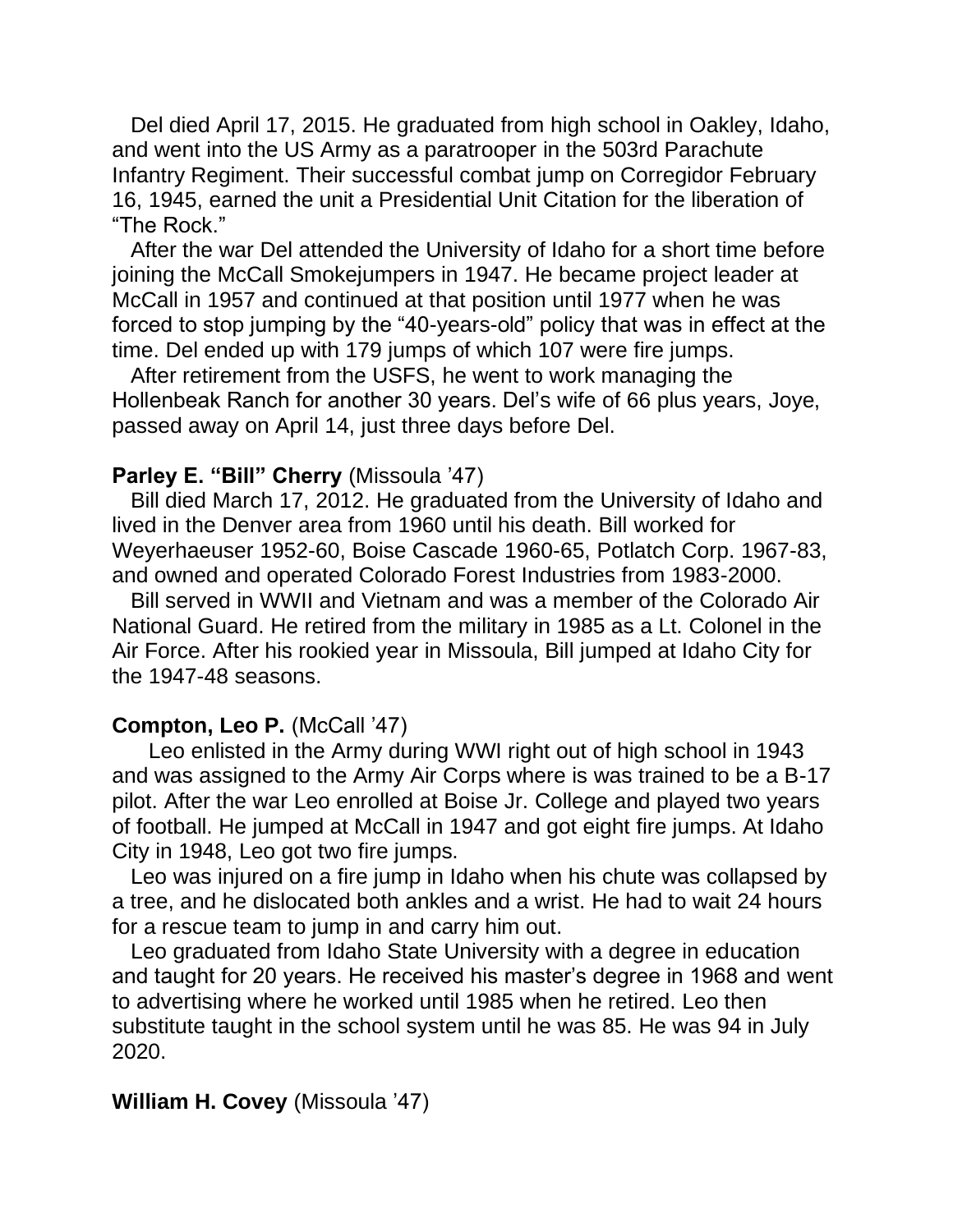Bill, 90, died on January 13, 2019, in Kalispell, MT. He grew up in Missoula and joined the USFS in 1944 at age 16 and worked three seasons before joining the Army. Upon discharge, he worked as a smokejumper from 1947-52. Bill went to the University of Montana on the GI Bill and graduated with a degree in forestry in 1952 and rejoined the Army as a counterintelligence officer in D.C. until his discharge in 1955. After his discharge he completed his master's degree in forestry and went to work for Bob Helan Logging before joining the USFS in 1959.

 Bill's 25-year career with the Forest Service included positions as District Ranger, Forest Supervisor and Director of Timber Management for the Northern Region.

 Upon retirement, Bill lived in Flathead Lake and spent the last 20 years in Kalispell where his was a passionate hunter, fisherman and outdoorsman.

## **Roger Mowbray "Rod" Davidson** (McCall '47)

 Roger "Rod" Mowbray Davidson, 78 died August 4, 2005, in Boise. He was born in Boise April 12, 1927. He served with the U.S. Naval Reserve from 1945 to 1947. After finishing his military service, Rod heard about a line of work that her couldn't resist-smokejumping. The U.S. Forest Service was in the process of opening a fire suppression base in McCall and Rod and several adventure-minded pals couldn't sign on fast enough. He fought fire with relish and distinction from 1947 to 1951 and came to be known as the legendary "Toad" in the process. He counted the time spent with his fellow jumpers as some of the best of his life.

 After completing a successful career with Mobil Oil Company in Southern California, Rod moved his family back to Boise in 1964. He opened the Brass Lamp Pizza Parlors in Boise and McCall and later opened Tom Grainey's Sporting Pub and the Highlands Hollow Brew House.

 Rod's affinity for people was contrasted by his love for the lakes and rivers and places in untamed parts of Idaho. His work with the Forest Service was always a source of delight. If there was a lookout tower within a hundred miles, he would lead his family there. Fighting fires in the remotest parts of the state was something he treasured. Rod jumped at McCall 1947-50.

#### **Richard Lincoln Denison** (Missoula' 47)

 Richard, age 86, died May 10, 2013, in Spokane, WA. He was born June 5, 1926, in Los Angeles, CA, where he grew up and was educated. He enlisted in the Army Air Corps on December 2, 1944. He attended the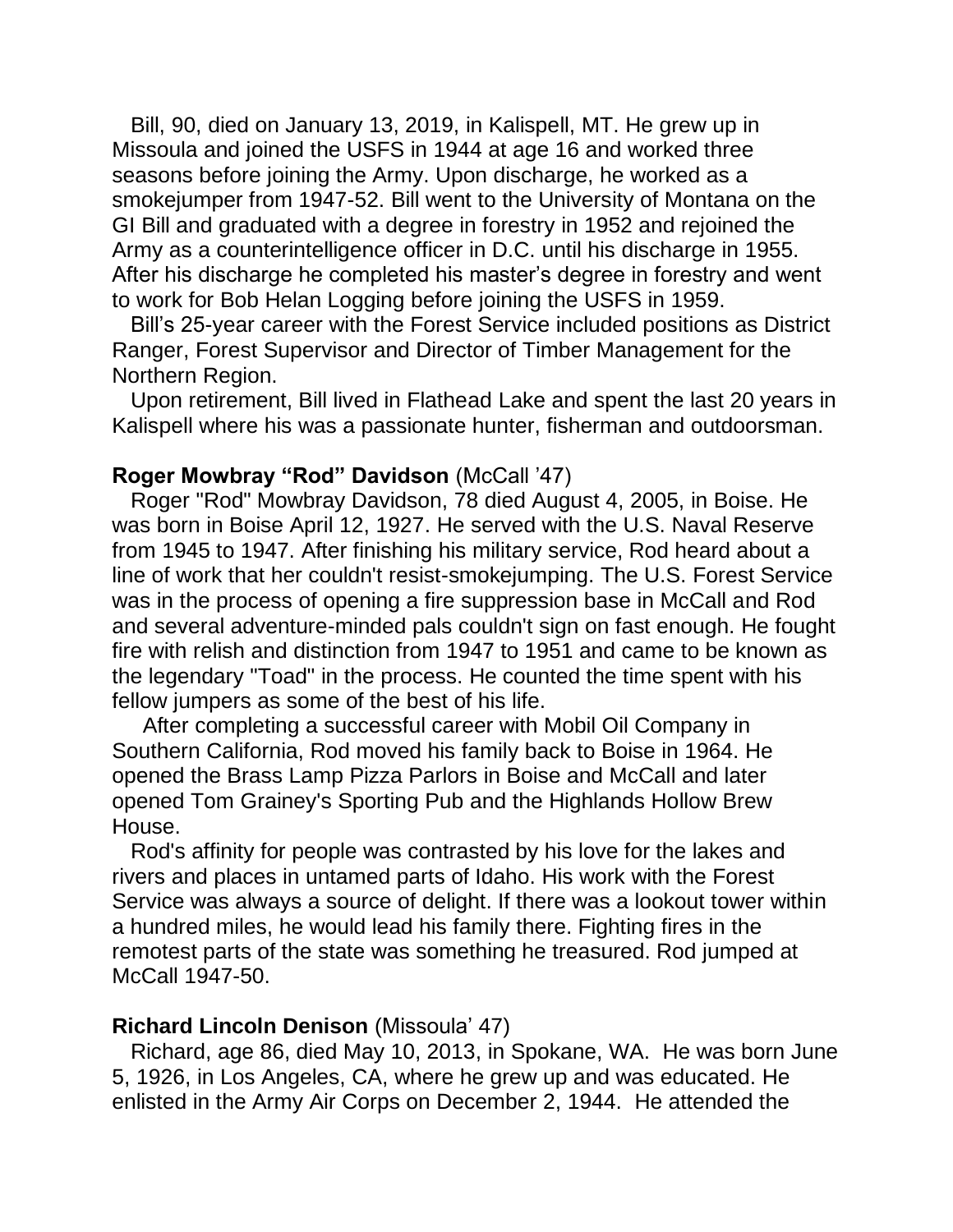University of Idaho, Moscow, ID. He jumped at Missoula in 1947, making seven practice jumps and four fire jumps.

## **Ted A. Dethlefs** (Missoula '47)

 Ted, 85, died May 7, 2011, in Salem, Oregon. He served in the Navy Air Corps after joining at age 17 and served 1943-46. Ted was commissioned a Lieutenant Junior Grade just as the war ended; he served briefly in Hawaii shuttling troops and equipment back to the states.

 Ted learned of the smokejumper program while he was a forestry student at Washington State. Although he had no prior fire experience, he was hired as a smokejumper in 1947. By the time his season was over Ted's six fire jumps had landed him in two states and on five national forests.

 He went on to earn a B.A. in business economics and then a M.A. in Recreation at Washington State. The years following college found Ted in Kellogg, Idaho, (1 year) with the YMCA, then with the City of Tacoma at a Community Center and with the State of Washington at the Western State Hospital as a recreation therapist. For the next 40 years Ted was with the State of Oregon as Recreation Director for the Institution for the Retarded and then with the Oregon State Parks as a Community Consultant.

## **Albert H. DeVoe** (Cave Junction '47)

 Al died at the age of 81 on September 15, 2004. He was a licensed Land Surveyor, who taught at Sierra College and was a member of the Blue Devils 88th Infantry with whom he served in North Africa and Italy.

 He received his bachelor's degree in Forestry from the University of Washington. Al was a timber appraiser in Oregon, a professional land surveyor in California and Nevada and a credentialed community college instructor in California.

 Al participated in Sac Valley Soaring Society and was an NSA member. He also belonged to the Carmichael VFW, Post 5324, and his dedication in the last years was the Historical Folsom Chinese Cemetery.

#### **Wallace J. Dobbins** (Missoula '47)

 Wally passed away November 18, 2002. He is survived by his wife of 54 years, Marian. He grew up in the northwest and served in the Army with the Corps of Engineers in the Philippines and Okinawa during World War II.

 After the war, Wally joined the smokejumpers and fought forest fires for eight summers. He jumped at Missoula 1947-51, 55, 57, and Grangeville in 1952.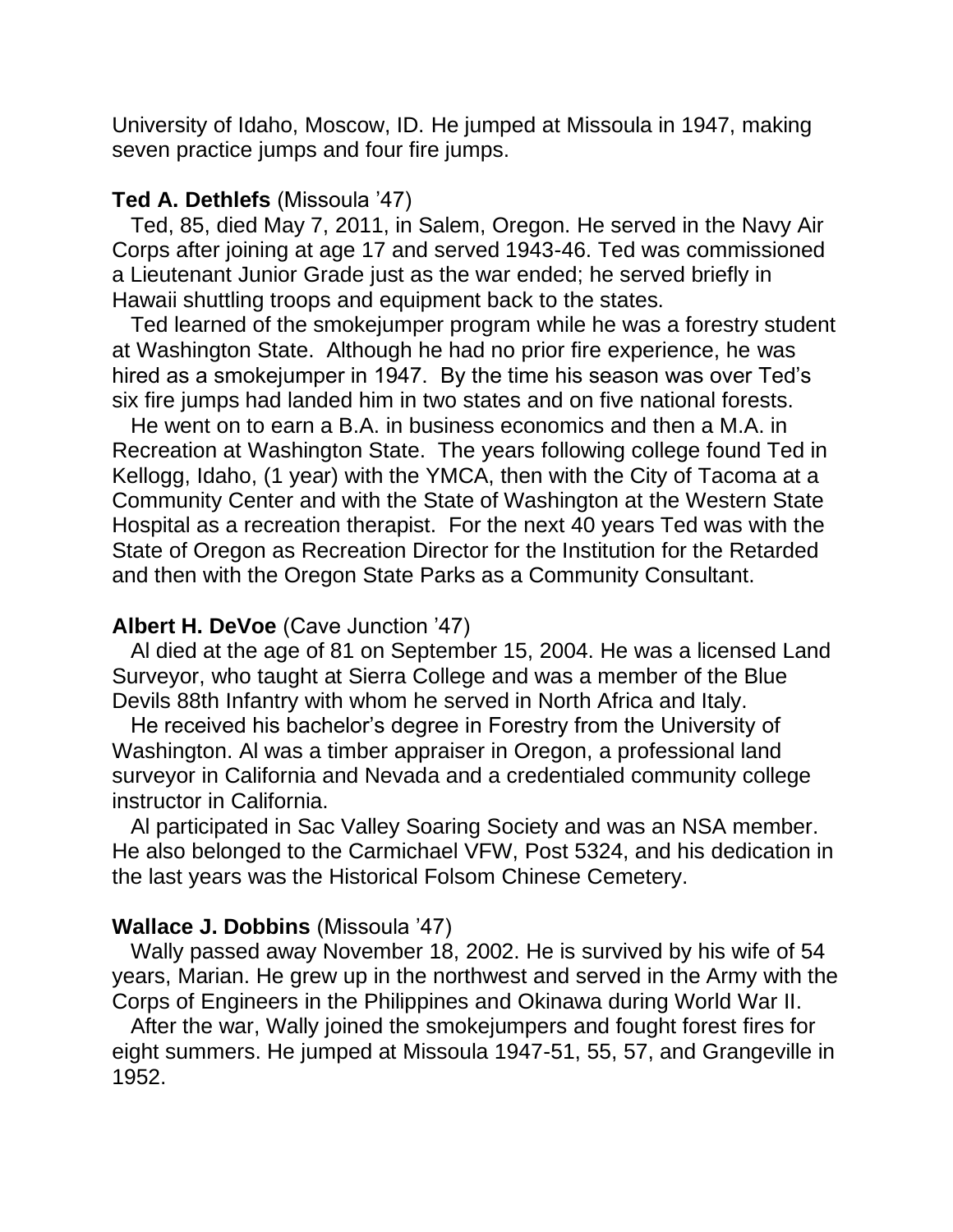He graduated from the University of Montana in 1952 and was recruited by the CIA on a project in Taiwan. In 1969, Wally returned to his passion of teaching and coaching for Marana Public Schools until his retirement in 1987.

#### **Donald M. Durland** (Missoula '47)

 Don died Monday, Oct. 2, 2006, at his home in St. Regis, Montana, after a lengthy illness. He attended Darby Schools and received a B.S. degree in forestry from the University of Montana.

 While in high school, he joined the Army Air Force Reserve and was honorably discharged in 1945. He started a career as a smokejumper, but it ended in 1947 when his chute malfunctioned while jumping to a fire in Roaring Mountain Canyon in the Bitterroot Valley. The accident resulted in a fractured back requiring a rescue team to transport him 13 miles via a stretcher.

 He retired after 36 years with the U.S. Forest Service, with assignments in Montana, Idaho, and Alaska.

#### **Donald M. Durland** (Missoula '47)

 Don died Monday, Oct. 2, 2006, at his home in St. Regis, Montana, after a lengthy illness. He attended Darby Schools and received a B.S. degree in forestry from the University of Montana.

 While in high school, he joined the Army Air Force Reserve and was honorably discharged in 1945. He started a career as a smokejumper, but it ended in 1947 when his chute malfunctioned while jumping to a fire in Roaring Mountain Canyon in the Bitterroot Valley. The accident resulted in a fractured back requiring a rescue team to transport him 13 miles via a stretcher.

 He retired after 36 years with the U.S. Forest Service, with assignments in Montana, Idaho, and Alaska.

#### **Terry Fieldhouse** (Cave Junction '47)

 Terry, 81, died June 5, 2010, at his home in Nevada City, California. He was born on September 23, 1928, in Santa Monica, CA. He jumped four seasons while attending the Washington State University and earning his degree in forestry.

 Terry worked as a Forester in the Dominican Republic and Alaska before shifting to teaching and getting his master's degree in Education from Stanford University. He taught 1962-83 in the south bay area of San Francisco. Every summer during his teaching career, while out of school,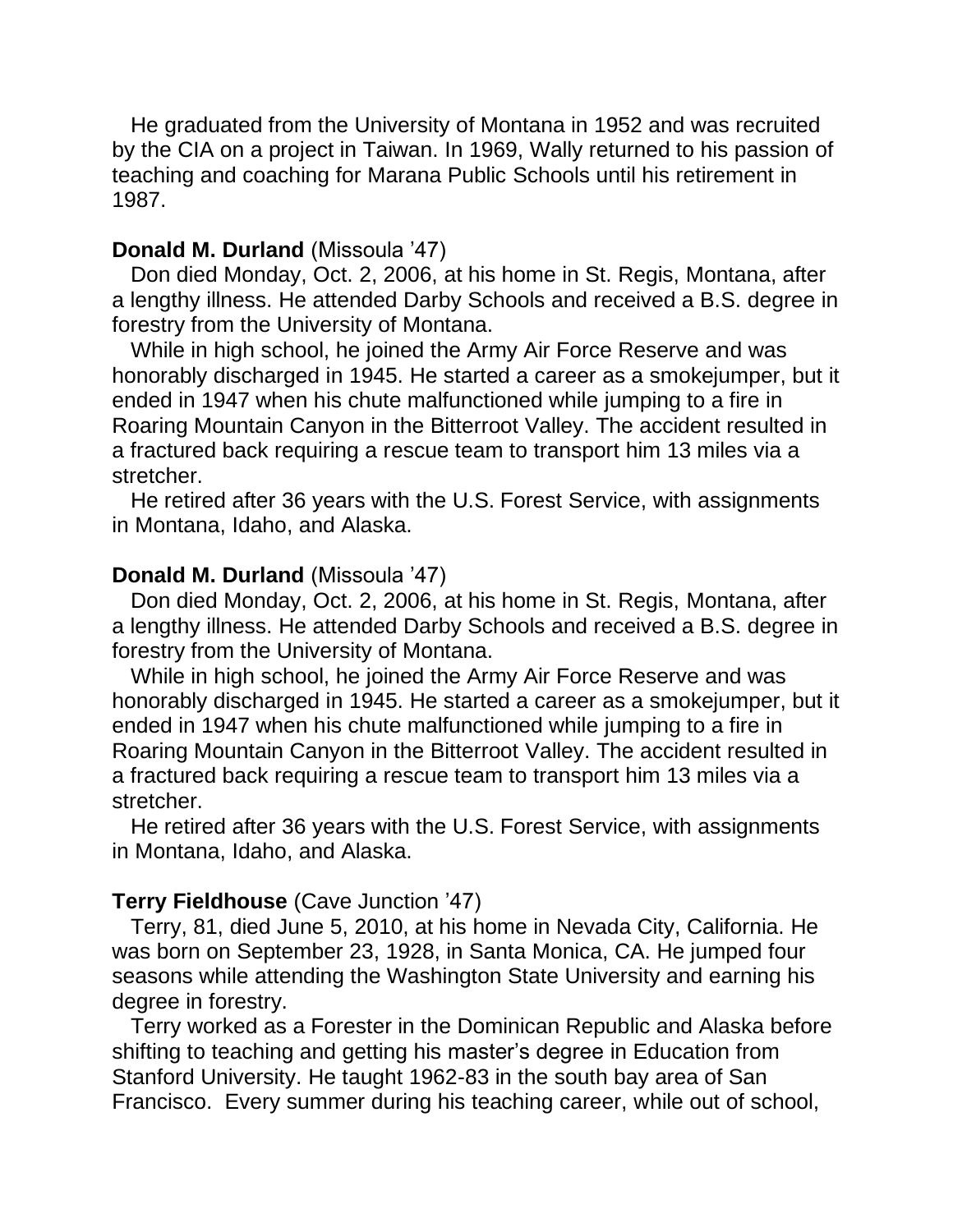he took the position of forest ranger in the Olympic National Forest in Washington state.

 He spent two years in the Peace Corps in Honduras in his mid-fifties. Terry's son Paul (MYC-83) was also a smokejumper.

# **Roland K. "Rollie" Fisher** (Missoula '47)

 After a brief struggle with acute myeloid leukemia, Rollie died on November 4, 2016, at home in Helena, Montana. He was born on September 25, 1926, in Oroville, CA. Rollie graduated from Helena High School one year after being severely injured in a hunting accident during his junior year. The accident prevented him from serving in the military during WWII, something he regretted most of his life.

 While in high school and college, he worked skidding logs outside of Lincoln and transported logs over Stemple Pass to the sawmill at Silver City. He played football for the Montana State University Grizzlies for one year before transferring to Bozeman to attend what was then Montana State College

 After working for Mountain States Telephone and Telegraph for twenty years at different levels of sales and marketing management, he took on the challenge of helping Montana hospitals navigate a relatively new program called Medicare as the Executive Vice President of the Montana Hospital Association. He retired in 1988.

# **Hugh H. Fowler** (Missoula '47)

 Hugh, 74, a Missoula jumper (47-48, 52-61) and foreman, died from lymphoma August 4, 2003, at a hospital near his home in Mesa, Arizona. He was born in Kalispell in 1929.

 Following his smokejumping career, he worked for the Forest Service's Division of Fire Management in Washington, D.C.

 He then was a disaster manager for the President's Office of Emergency Preparedness Region VIII in Bothell, Washington and, following his retirement from the Federal Government, was director of Emergency Services for the State of Washington. He later worked in disaster services for the State of Arizona.

# **Charles Evans Garrison** (Missoula '47)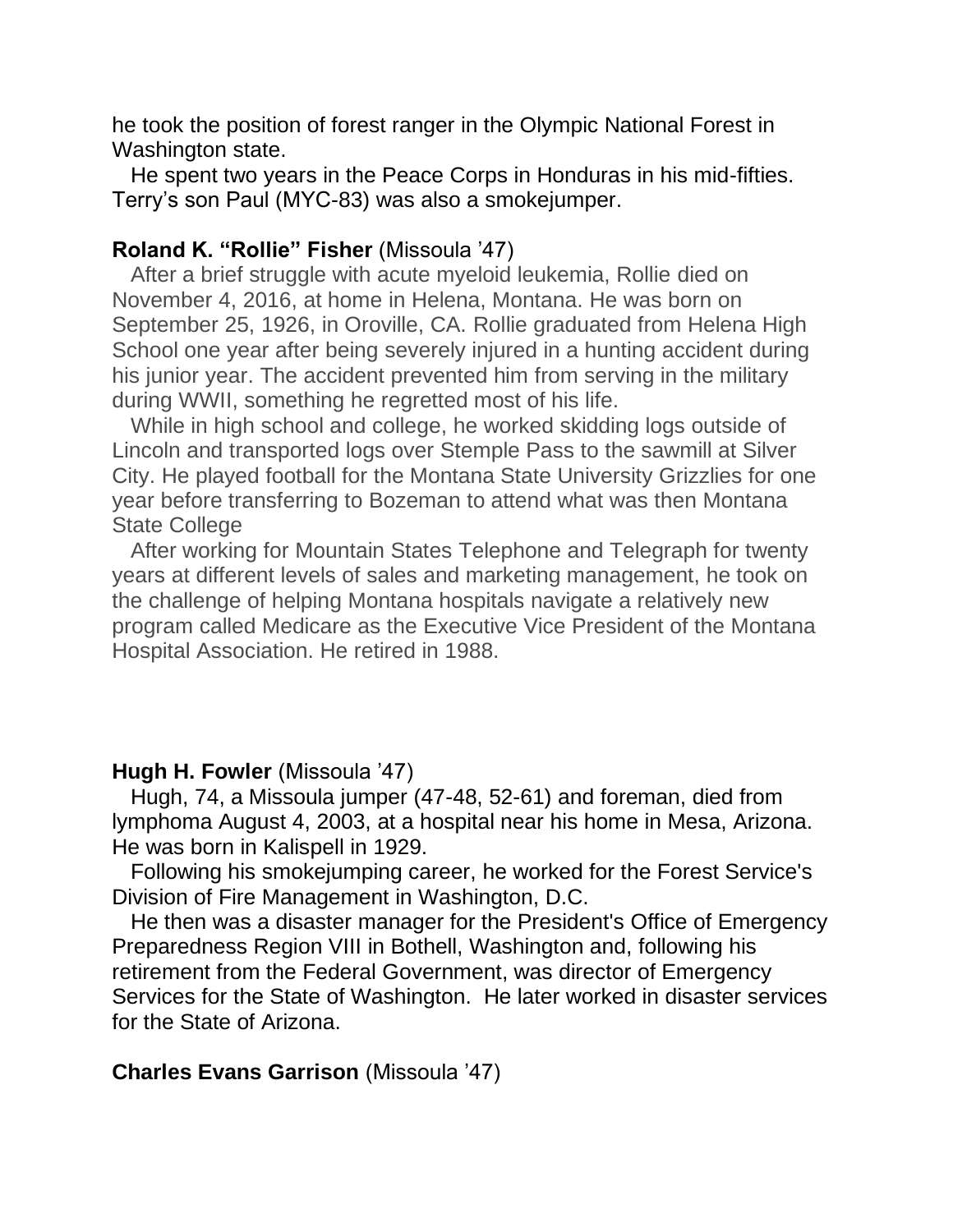Charles jumped at Missoula 1947-49. He was born on August 28, 1925, in Virginia City, Montana. He married Idell Fryhling October 15, 1948, in Missoula, Montana. They had five children during their marriage. He died on December 20, 2004, at the age of 79, and was buried in Boulder City, Nevada. His headstone reads: Col USAF Korea/Vietnam, SM3 Navy WWII.

#### **Virgil "Max" Glaves** (McCall '47)

 Max died February 18, 2018, in Escondido, CA. He grew up in Ontario, Oregon, before going to the University of Idaho on a football scholarship. After graduation he joined the Marines Corps and was deployed to Korea. After two years of active duty and eight years in the reserves, he left the Corps as a Captain.

 Max settled in Escondido and made his living selling insurance. He had a close bond with his smokejumper buddies. His kids thought that his last jump in 2018 should have been with Lloyd Johnson and Wayne Webb spotting and Kenny Roth and Bob Fogg in the cockpit of a Trimotor. Max jumped at McCall 1947-51.

#### **Robert V. "Bob" Gorsuch** (Missoula' 47)

 Bob graduated with a bachelor's degree in Forestry from the University of Idaho in 1951. He started working for the USFS as a lookout in 1943-44 before going into the Army in 1945-46. Bob jumped at Missoula 1947-50 and at West Yellowstone 1951-52 before a long career, 1953-83, with the USFS.

 After his retirement from the FS, Bob worked part time for FEMA working over 50 major disasters averaging three per year. He is a Life Member of the NSA and is living in Lake Oswego, Oregon.

#### **James Oliver Harrison** (Missoula '47)

 James, 20, died August 5, 1949, in the Mann Gulch Fire. He was working as a fire guard that season and had been working on the fire. He met the 15 jumpers once they were on the ground. He jumped at Missoula during the 1947 season but stopped jumping as his mother consider it "too dangerous." Jim had four fire jumps during the 1947 season. He was born February 8, 1929, in Spokane, Washington, grew up in Missoula and received his education at St. Anthony's grammar school and Missoula County H.S. where he graduated in 1945 where he was a member of the state champion football team.

 James would have been entering his senior year at Montana State University in the fall where he was a chemistry major.